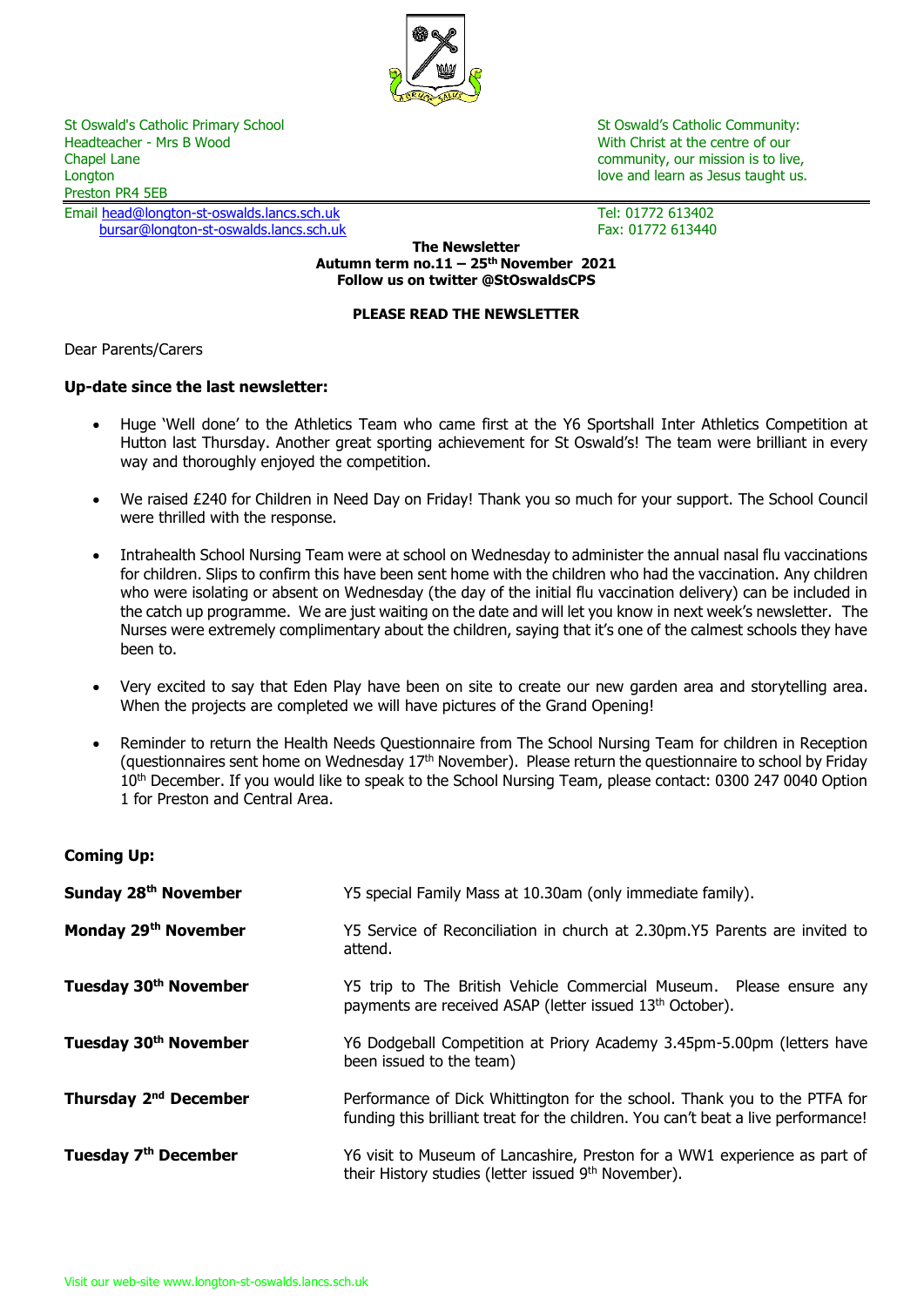| <b>Wednesday 8th December</b>     | Infant Nativity 'Born in a Barn' for Reception, Year 1 and Year 2 pupils. We<br>will be filming the performance so everyone can enjoy it. We have<br>provisionally planned for 3 performances. One adult per child will be able to<br>come along to the hall at a specified time to watch the performance.<br>9.30am Y1 Parents 10.15am Reception Parents 11am Y2 parents. The<br>performance lasts for approx. 30 minutes. A ticket has been sent home with<br>your child for the relevant performance on Wednesday 8th December. Please<br>bring your ticket along to the performance. The School Council will have a<br>Charity Bucket at the end of the performances if you wish to donate any small<br>change!                                                                                                                                                            |
|-----------------------------------|--------------------------------------------------------------------------------------------------------------------------------------------------------------------------------------------------------------------------------------------------------------------------------------------------------------------------------------------------------------------------------------------------------------------------------------------------------------------------------------------------------------------------------------------------------------------------------------------------------------------------------------------------------------------------------------------------------------------------------------------------------------------------------------------------------------------------------------------------------------------------------|
| Thursday 9 <sup>th</sup> December | Y4 visit to Lancaster City Museum as part of their Roman's History studies<br>(letter issued 3rd November).                                                                                                                                                                                                                                                                                                                                                                                                                                                                                                                                                                                                                                                                                                                                                                    |
| Friday 10th December              | Grand Christmas Post Day! Today is the day that children can bring their<br>Christmas cards to school for their friends if they wish.                                                                                                                                                                                                                                                                                                                                                                                                                                                                                                                                                                                                                                                                                                                                          |
| <b>Friday 10th December</b>       | Christmas Lunch for anyone who doesn't normally have a school lunch. The<br>meal served will be Roast Turkey with Chipolata Sausage or Roast Quorn Fillet<br>with Veggie Sausage served with Sage & Onion Stuffing, Gravy, Roast &<br>Creamed Mashed Potatoes and Seasonal Vegetables followed by a Chocolate<br>Chip Shortbread & Fresh Fruit. If your child is on a packed lunch, please make<br>it a festive one, every child in the school will be given a Christmas cracker! If<br>you would like your child to have a school meal on this day, please complete<br>the slip below and return to school by FRIDAY 26 <sup>th</sup> NOVEMBER as the<br>kitchen needs to place their order. If your child is already having school<br>meals, they will automatically be included in this event.  Payment of £2.35<br>should be made through ParentPay for children in Y3-Y6. |
| <b>Friday 10th December</b>       | Christmas Jumper Day. Children can replace their school jumper or cardigan<br>for a Christmas jumper or make their school jumper look Christmassy! A<br>donation of £1 will be collected at the gate on the day. All proceeds towards<br>Save the Children Fund.                                                                                                                                                                                                                                                                                                                                                                                                                                                                                                                                                                                                               |
| Monday 13 <sup>th</sup> December  | To help raise funds for our Forest School project, the PTFA have organised a<br>Sponsored Santa 1 mile Dash on Monday 13 <sup>th</sup> December for all the children<br>and staff to join in with! The children can wear a Christmas hat, Santa beard<br>or the full Santa outfit if they wish! The sponsor form is attached to this<br>newsletter. The event should be great fun, keep us fit and raise some money!<br>Sponsor money can be sent in in an envelope after the event!                                                                                                                                                                                                                                                                                                                                                                                           |
| W/c Monday 13th December          | Carol Singing 2021. Each of the Junior Classes will be performing a couple of<br>carols on the playground at 3.05pm before school finishes every day this<br>week. We will be opening the gates at 3pm so you can enjoy a bit of festive<br>cheer with us. The PTFA will be running a festive Cake Stall too!<br>Monday 13 <sup>th</sup> 3.05pm - Y3<br>Tuesday 14th 3.05pm - Y4<br>Wednesday 15th 3.05pm - Y5<br>Thursday 16 <sup>th</sup> 3.05 pm - Y6                                                                                                                                                                                                                                                                                                                                                                                                                       |
| Thursday 16th December            | PTFA Christmas Pop up Shop: Children can visit the Christmas Pop up Shop<br>in school to buy Christmas presents for Mums and Dads. Every present will<br>be £2.50. Please send money in an envelope with your child's name on.                                                                                                                                                                                                                                                                                                                                                                                                                                                                                                                                                                                                                                                 |
| <b>Friday 17th December</b>       | School closes at 1.30 pm.                                                                                                                                                                                                                                                                                                                                                                                                                                                                                                                                                                                                                                                                                                                                                                                                                                                      |